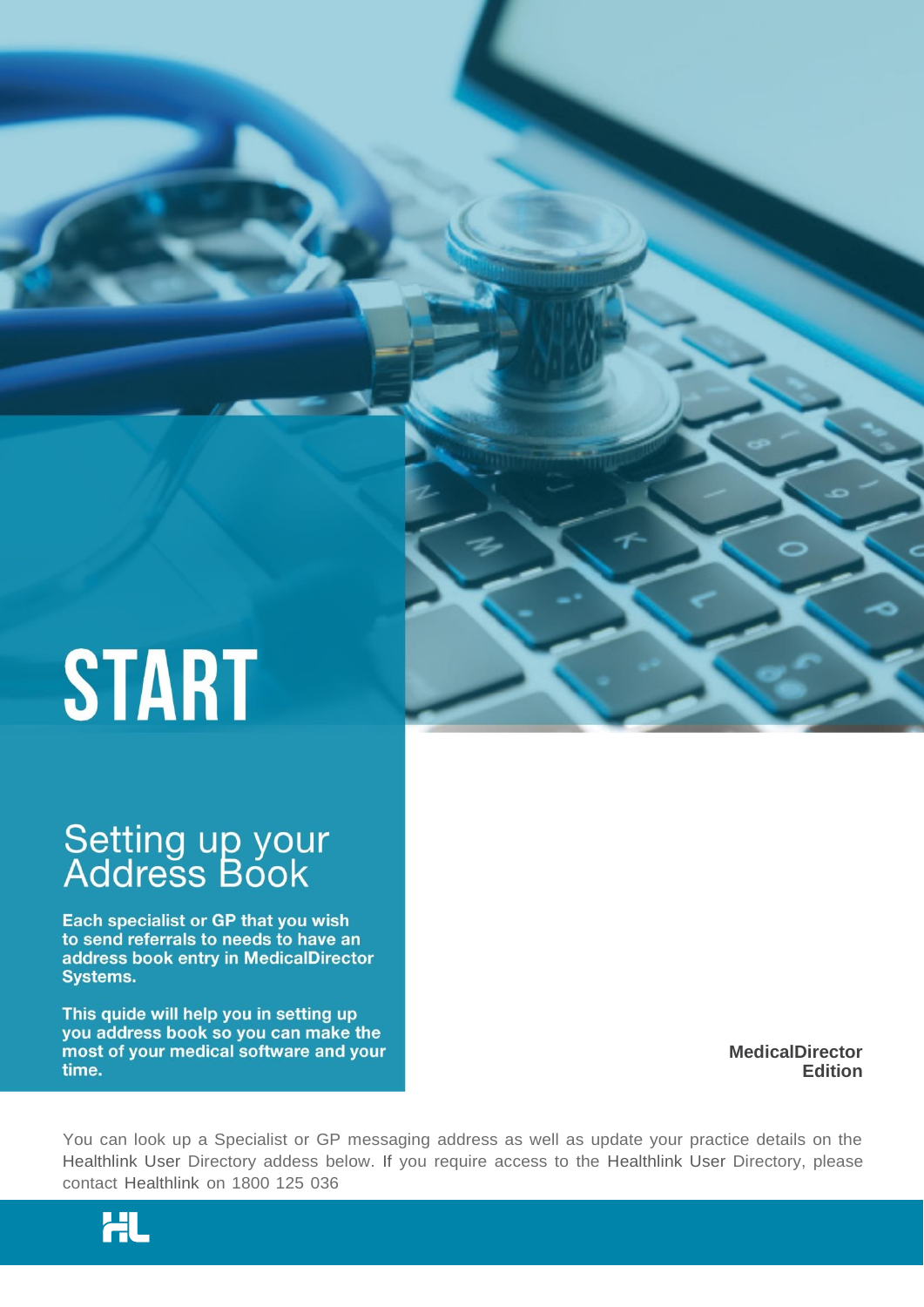Each Specialist or GP that you wish to send referrals to needs to have an address book entry with a MDX Facility ID in Medical Director Systems. In the Address Book a site has a fa cility ID if there is an  $\bullet$  icon against the address details.

#### Before You Begin

You will need to be registered to use MDExchange with Medical Director. You will also need to check that your registration includes being able to send. To check:

a) Select TOOLS> MDEXCHANGE> LICENCE DETAILS

| <b>MDExchange Management</b> |                                     |           |                                              |           | ? X      |
|------------------------------|-------------------------------------|-----------|----------------------------------------------|-----------|----------|
| <b>Status: Registered</b>    |                                     |           |                                              |           |          |
|                              |                                     |           |                                              |           |          |
| <b>Practice Details</b>      |                                     |           |                                              |           |          |
| Practice ID:                 | 55921                               |           |                                              |           |          |
|                              | Practice Name: Informatix Australia |           |                                              |           |          |
| Facility ID:                 | <b>MDX3160A</b>                     |           |                                              |           |          |
|                              |                                     |           |                                              |           |          |
|                              |                                     |           |                                              |           |          |
| Registration Key             |                                     |           |                                              |           |          |
|                              |                                     |           | 6NOL - 5VQQ - 2VRD - VEEF - QPFX - ZV1A - P2 |           | Validate |
|                              |                                     |           |                                              |           |          |
| Licence Details              |                                     |           |                                              |           |          |
| Product                      |                                     | Expiry    | Send / Recieve                               |           |          |
| MDExchange                   |                                     | 5/04/2017 | Send/Receive                                 |           |          |
|                              |                                     |           |                                              |           |          |
|                              |                                     |           |                                              |           |          |
|                              |                                     |           |                                              |           |          |
|                              |                                     |           |                                              |           |          |
|                              |                                     |           |                                              |           |          |
| Help                         |                                     |           |                                              | <b>OK</b> | Cancel   |

If the status does not show as registered or shows "receive" only you will need to fol low the on screen registration instructions or contact MedicalDirector.

#### Adding A New Specialist or GP to the MDExchange Address Book

a) Select PATIENT>OPEN (F2) you need to be in a patients record to add the facility ID (messaging address)

|      | MedicalDirector Clinical 3.16a |              |     |                                                                               |  |  |
|------|--------------------------------|--------------|-----|-------------------------------------------------------------------------------|--|--|
| Open |                                |              |     | File Patient User Tools Clinical Correspondence Search Resources Sidebar Help |  |  |
|      | Open                           |              | F2  |                                                                               |  |  |
|      | List…                          |              | F10 |                                                                               |  |  |
|      |                                | Waiting Room |     |                                                                               |  |  |

b) Search for a patient (any patient- suggest a test patient)

c) Highlight the patient and select OK

|                        | Enter patient sumame, chart number or phone number<br><b>DUMMY</b> |               |             |                     |                                              | nclude inactive patients<br>Include Next of Kin and Emergency Contact<br>$\triangledown$ Search on chart number<br>Search on phone number |              |  |
|------------------------|--------------------------------------------------------------------|---------------|-------------|---------------------|----------------------------------------------|-------------------------------------------------------------------------------------------------------------------------------------------|--------------|--|
| Name<br>Dummy, Patient |                                                                    | Age<br>66 угз | Gender<br>F | <b>Chart Number</b> | <b>Address</b><br>1 Smith St. Smithtown 2440 |                                                                                                                                           | Phone Number |  |
|                        |                                                                    |               |             |                     |                                              |                                                                                                                                           |              |  |
| $\blacksquare$         |                                                                    |               |             |                     |                                              |                                                                                                                                           |              |  |

Once you have the patient record open you will need to open a blank patient letter. You need to be in this area to add GP's and Spec ialists to the MDExchange address book. You do not need to write an actual letter.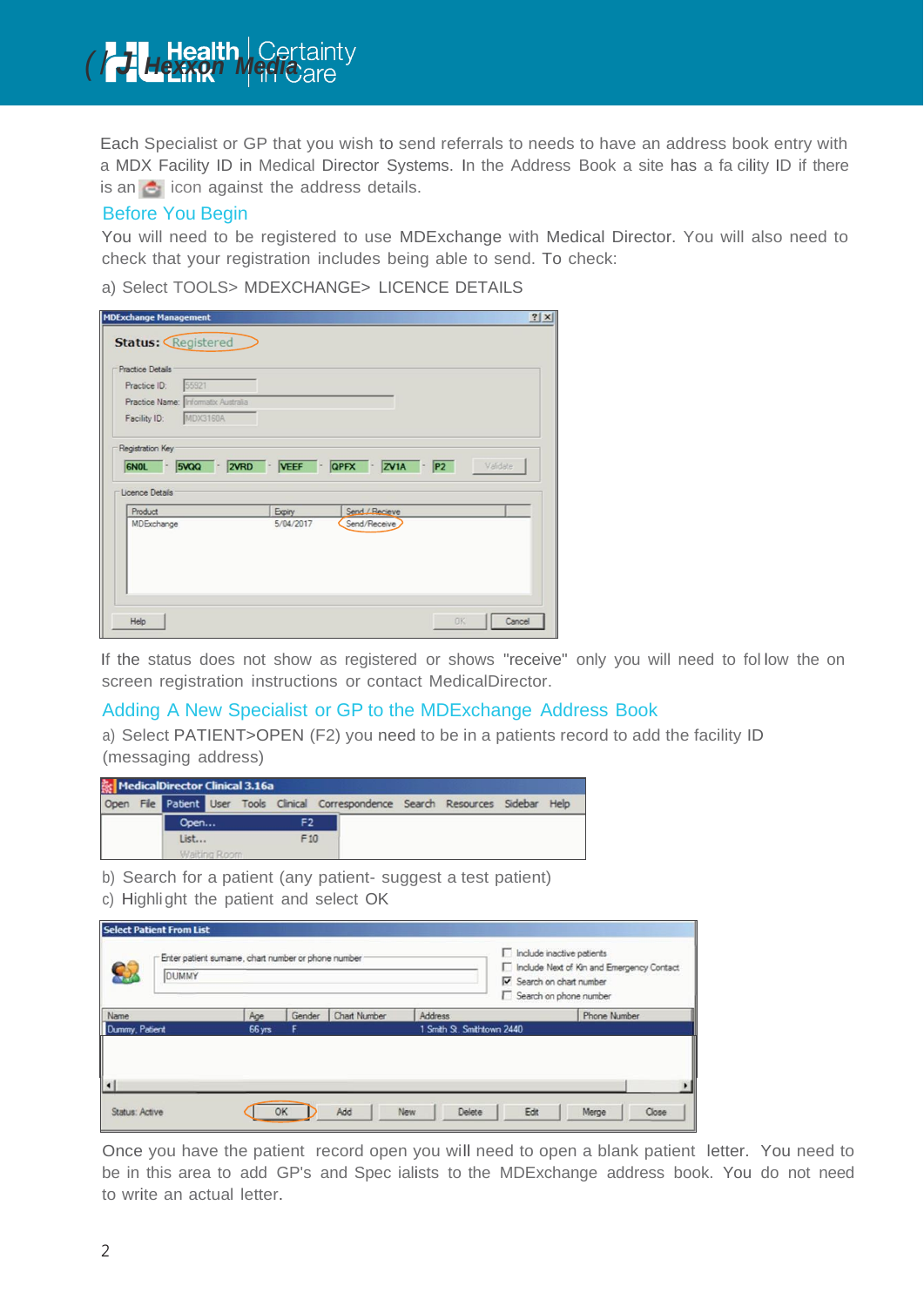d) Select TOOLS > LETTER WRITER (F8) or the  $\bullet$  icon e) Click on FILE > Send via MDExchange or the  $\vert \cdot \vert$  icon t) Select TO.....



g) Select the ONLINE SEARCH RESULTS tab

h) In the Select MDExchange Recipient window enter the Facility ID. The Facility ID is also known as the EDI or Messaging Address. The Facility ID is the HealthLink EDI for the provider/ clinic that you wish to send the referral to.

You are able to locate the EDI through our Online Database is you do not have access please. call the HealthLink Helpdesk on 1800 125 036

| Name:     | Practice Name:   | Private Id:          |               |
|-----------|------------------|----------------------|---------------|
| Category  | City/Suburb:     | Facility Id: md3dest |               |
| PostCode: | Provider Number: | Search               | Clear Filters |

### Please note that the facility ID must be accurate in order to bring up the correct details.

i) Select SEARCH - the search should bring up the information belonging to the facility ID i) Highlight the information displayed

k) Double click on the highlighted name from the list

| Name:                              | Practice Name: |                  | Private Id.              |  |
|------------------------------------|----------------|------------------|--------------------------|--|
| Category                           | City/Suburb:   |                  | adphncru<br>Facility Id: |  |
| PostCode:                          |                | Provider Number: | Clear Filters<br>Search  |  |
|                                    |                |                  |                          |  |
| Address Book Online Search Results |                |                  |                          |  |